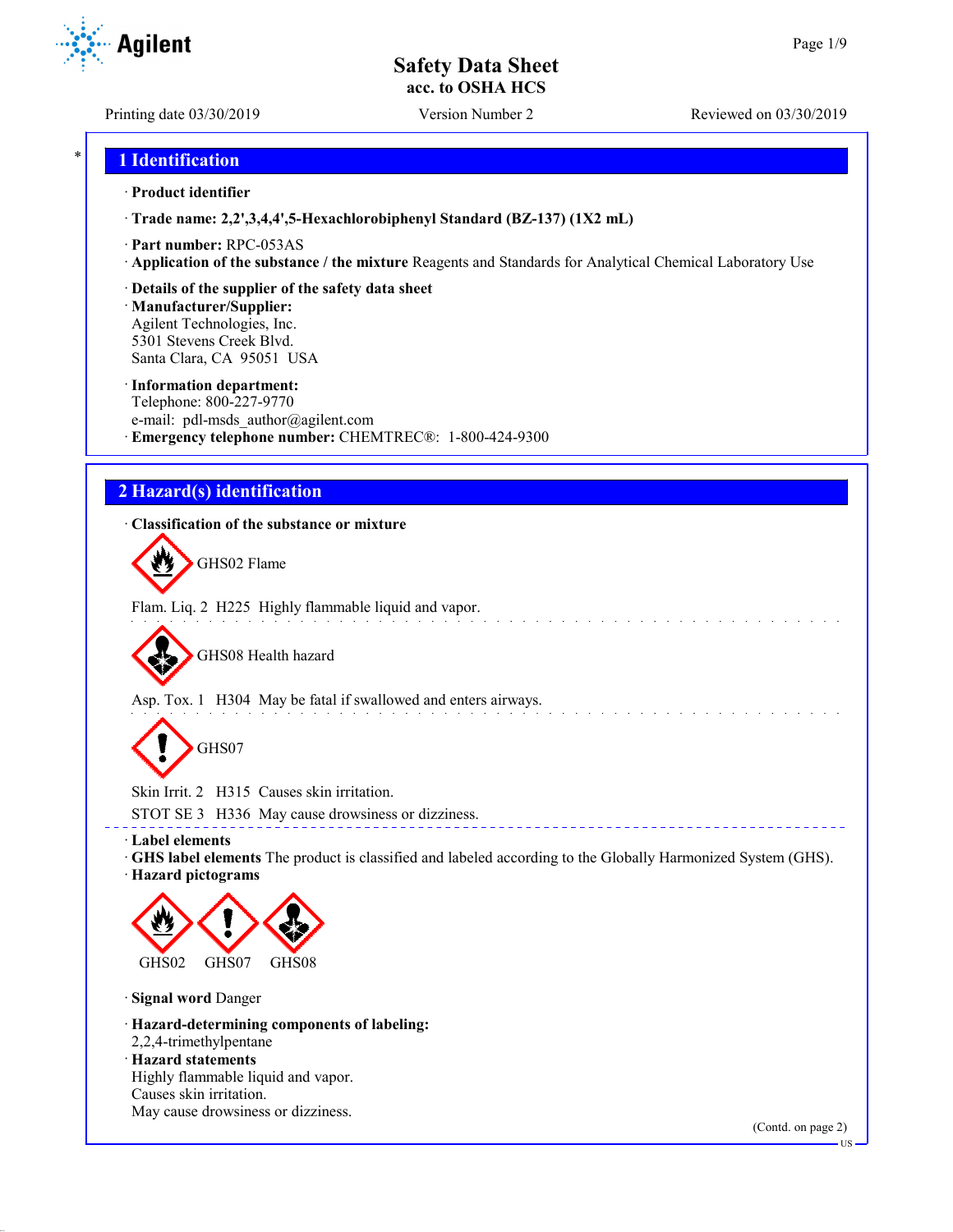Printing date 03/30/2019 Version Number 2 Reviewed on 03/30/2019

## **Trade name: 2,2',3,4,4',5-Hexachlorobiphenyl Standard (BZ-137) (1X2 mL)**

(Contd. of page 1) May be fatal if swallowed and enters airways. · **Precautionary statements** Keep away from heat/sparks/open flames/hot surfaces. - No smoking. Ground/bond container and receiving equipment. Use explosion-proof electrical/ventilating/lighting/equipment. Use only non-sparking tools. Take precautionary measures against static discharge. Avoid breathing dust/fume/gas/mist/vapors/spray Wash thoroughly after handling. Use only outdoors or in a well-ventilated area. Wear protective gloves/protective clothing/eye protection/face protection. If swallowed: Immediately call a poison center/doctor. Specific treatment (see on this label). Do NOT induce vomiting. If on skin (or hair): Take off immediately all contaminated clothing. Rinse skin with water/shower. IF INHALED: Remove person to fresh air and keep comfortable for breathing. Call a poison center/doctor if you feel unwell. Take off contaminated clothing and wash it before reuse. If skin irritation occurs: Get medical advice/attention. In case of fire: Use for extinction: CO2, powder or water spray. Store in a well-ventilated place. Keep container tightly closed. Store in a well-ventilated place. Keep cool. Store locked up. Dispose of contents/container in accordance with local/regional/national/international regulations. · **Classification system:** · **NFPA ratings (scale 0 - 4)** 1 3  $\overline{0}$  $Health = 1$ Fire  $= 3$ Reactivity  $= 0$ · **HMIS-ratings (scale 0 - 4) HEALTH**  FIRE REACTIVITY  $\boxed{0}$  Reactivity = 0  $\frac{1}{\Box}$  Health = 1  $3$  Fire = 3 · **Other hazards** · **Results of PBT and vPvB assessment** · **PBT:** Not applicable. · **vPvB:** Not applicable. **3 Composition/information on ingredients** · **Chemical characterization: Mixtures** · **Description:** Mixture of the substances listed below with nonhazardous additions.

· **Dangerous components:**

540-84-1 2,2,4-trimethylpentane 99.986%

(Contd. on page 3)

US

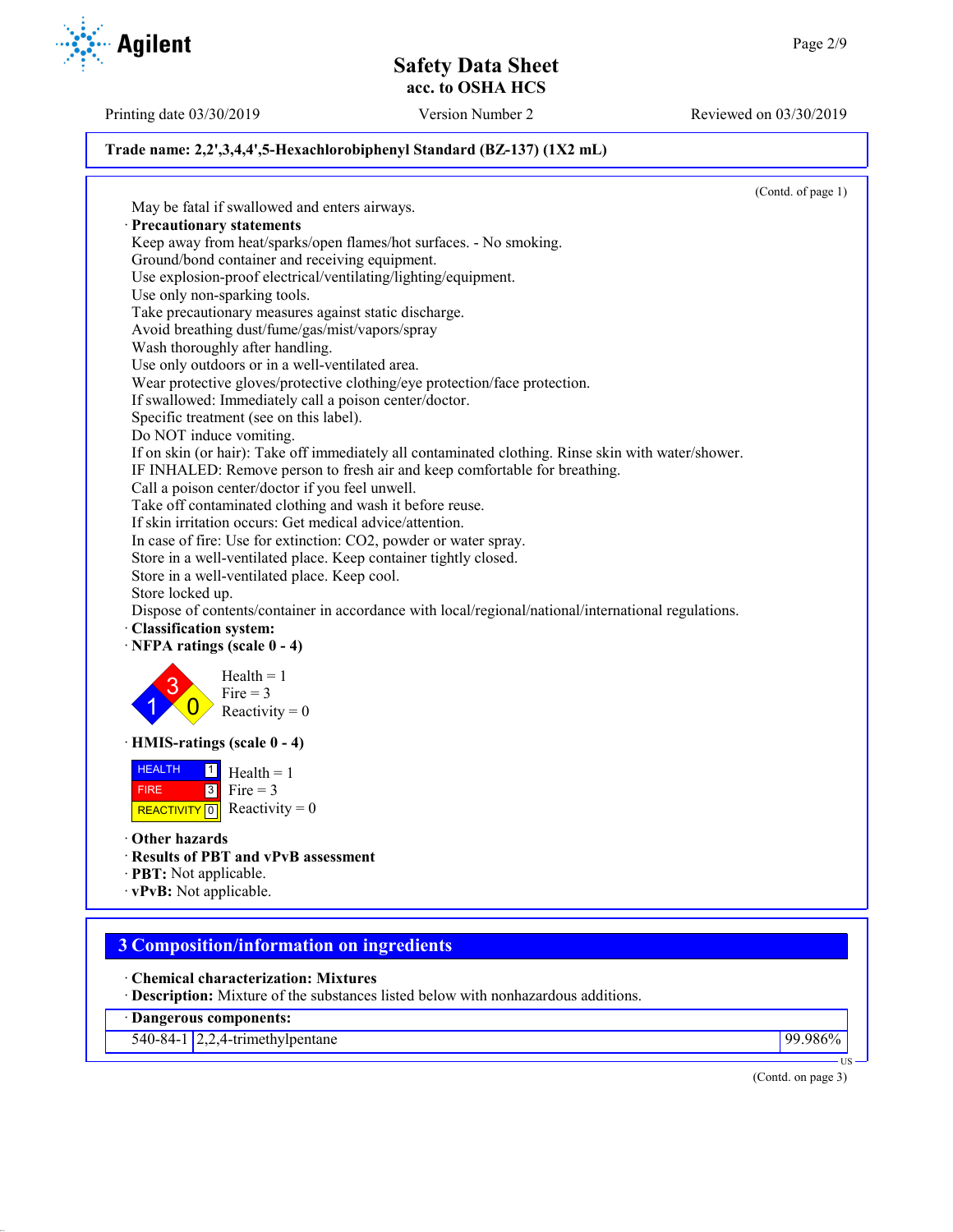Printing date 03/30/2019 Version Number 2 Reviewed on 03/30/2019

### **Trade name: 2,2',3,4,4',5-Hexachlorobiphenyl Standard (BZ-137) (1X2 mL)**

(Contd. of page 2)

## **4 First-aid measures**

- · **Description of first aid measures**
- · **General information:** Immediately remove any clothing soiled by the product.
- · **After inhalation:** In case of unconsciousness place patient stably in side position for transportation.
- · **After skin contact:** Immediately wash with water and soap and rinse thoroughly.
- · **After eye contact:** Rinse opened eye for several minutes under running water.
- · **After swallowing:** If symptoms persist consult doctor.
- · **Information for doctor:**
- · **Most important symptoms and effects, both acute and delayed** No further relevant information available.
- · **Indication of any immediate medical attention and special treatment needed**
- No further relevant information available.

## **5 Fire-fighting measures**

- · **Extinguishing media**
- · **Suitable extinguishing agents:**
- CO2, extinguishing powder or water spray. Fight larger fires with water spray or alcohol resistant foam.
- · **For safety reasons unsuitable extinguishing agents:** Water with full jet
- · **Special hazards arising from the substance or mixture** No further relevant information available.
- · **Advice for firefighters**
- · **Protective equipment:** No special measures required.

## **6 Accidental release measures**

· **Personal precautions, protective equipment and emergency procedures**

Wear protective equipment. Keep unprotected persons away.

- · **Environmental precautions:** Do not allow to enter sewers/ surface or ground water.
- · **Methods and material for containment and cleaning up:**
- Absorb with liquid-binding material (sand, diatomite, acid binders, universal binders, sawdust).

Dispose contaminated material as waste according to item 13.

- Ensure adequate ventilation.
- **Reference to other sections**
- See Section 7 for information on safe handling.
- See Section 8 for information on personal protection equipment.
- See Section 13 for disposal information.

## · **Protective Action Criteria for Chemicals**

| $PAC-1$ :                                 |                 |
|-------------------------------------------|-----------------|
| 540-84-1 $\sqrt{2,2,4}$ -trimethylpentane | $\vert$ 230 ppm |
| $PAC-2$ :                                 |                 |
| 540-84-1 $\vert$ 2,2,4-trimethylpentane   | $830$ ppm       |
| $PAC-3$ :                                 |                 |
| 540-84-1 $\sqrt{2,2,4}$ -trimethylpentane | $5000*$ ppm     |
|                                           | US –            |

(Contd. on page 4)

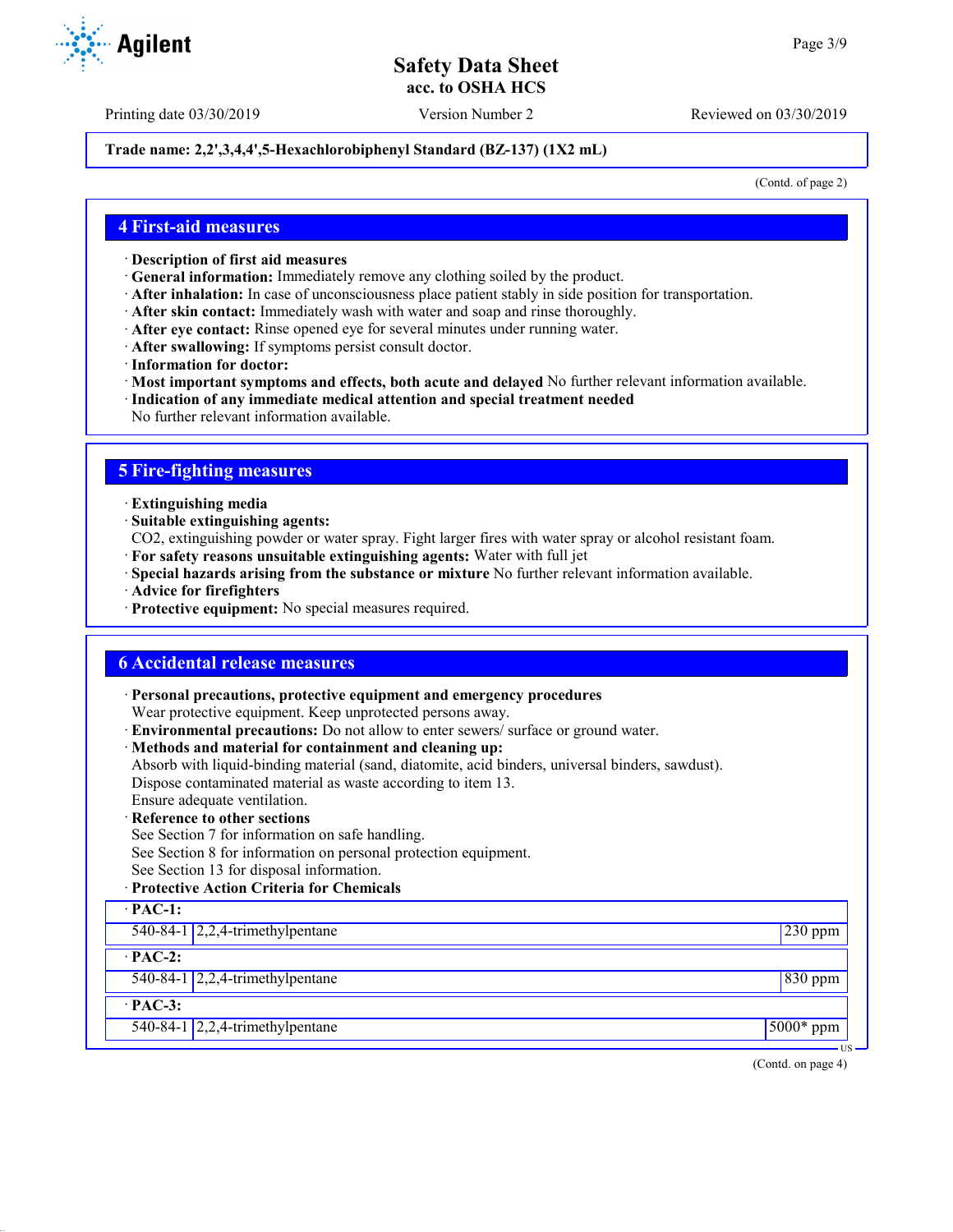**Agilent** 

Printing date 03/30/2019 Version Number 2 Reviewed on 03/30/2019

## **Trade name: 2,2',3,4,4',5-Hexachlorobiphenyl Standard (BZ-137) (1X2 mL)**

(Contd. of page 3)

## **7 Handling and storage**

· **Handling:**

- · **Precautions for safe handling** Ensure good ventilation/exhaustion at the workplace. Prevent formation of aerosols.
- Information about protection against explosions and fires: Keep ignition sources away - Do not smoke. Protect against electrostatic charges.
- · **Conditions for safe storage, including any incompatibilities**
- · **Storage:**
- · **Requirements to be met by storerooms and receptacles:** Store in a cool location.
- · **Information about storage in one common storage facility:** Not required.
- · **Further information about storage conditions:**
- Keep receptacle tightly sealed.

Store in cool, dry conditions in well sealed receptacles.

**Specific end use(s)** No further relevant information available.

## \* **8 Exposure controls/personal protection**

· **Additional information about design of technical systems:** No further data; see item 7.

· **Control parameters**

· **Components with limit values that require monitoring at the workplace:**

**540-84-1 2,2,4-trimethylpentane**

PEL Long-term value: 2350 mg/m<sup>3</sup>, 500 ppm n-Octane only

TLV Long-term value:  $1401 \text{ mg/m}^3$ , 300 ppm

· **Additional information:** The lists that were valid during the creation were used as basis.

#### · **Exposure controls**

### · **Personal protective equipment:**

· **General protective and hygienic measures:**

Keep away from foodstuffs, beverages and feed.

Immediately remove all soiled and contaminated clothing.

Wash hands before breaks and at the end of work.

Avoid contact with the skin.

Avoid contact with the eyes and skin.

#### · **Breathing equipment:**

When used as intended with Agilent instruments, the use of the product under normal laboratory conditions and with standard practices does not result in significant airborne exposures and therefore respiratory protection is not needed.

Under an emergency condition where a respirator is deemed necessary, use a NIOSH or equivalent approved device/equipment with appropriate organic or acid gas cartridge.

#### · **Protection of hands:**

Although not recommended for constant contact with the chemicals or for clean-up, nitrile gloves 11-13 mil thickness are recommended for normal use. The breakthrough time is 1 hr. For cleaning a spill where there is direct contact of the chemical, butyl rubber gloves are recommended 12-15 mil thickness with breakthrough times exceeding 4 hrs. Supplier recommendations should be followed.

(Contd. on page 5)

US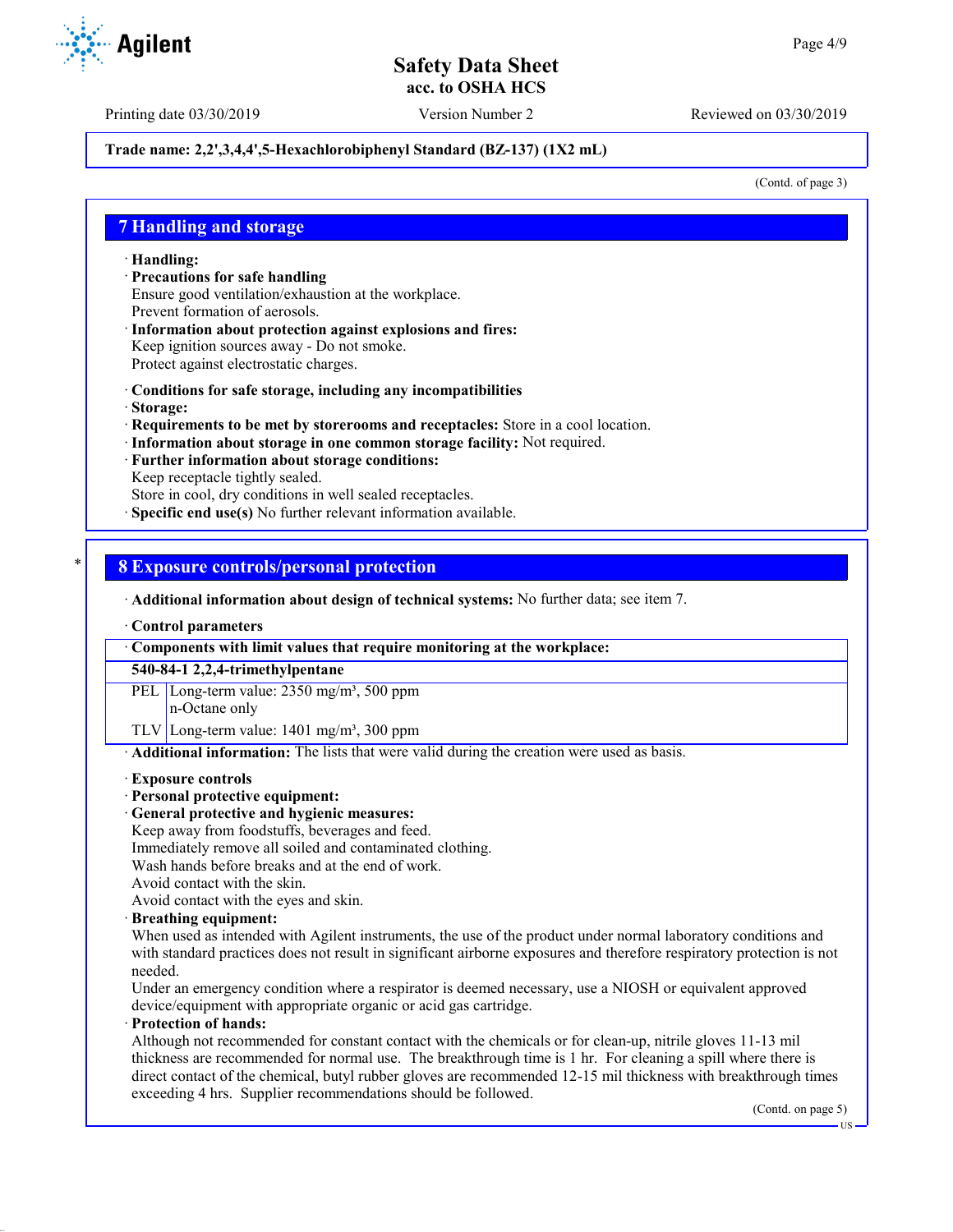## **Trade name: 2,2',3,4,4',5-Hexachlorobiphenyl Standard (BZ-137) (1X2 mL)**

(Contd. of page 4)

· **Material of gloves**

For normal use: nitrile rubber, 11-13 mil thickness

For direct contact with the chemical: butyl rubber, 12-15 mil thickness

· **Penetration time of glove material**

For normal use: nitrile rubber: 1 hour

- For direct contact with the chemical: butyl rubber: >4 hours
- · **Eye protection:**

Tightly sealed goggles

## **9 Physical and chemical properties**

| · Information on basic physical and chemical properties                                           |                                                                                               |
|---------------------------------------------------------------------------------------------------|-----------------------------------------------------------------------------------------------|
| <b>General Information</b>                                                                        |                                                                                               |
| · Appearance:<br>Form:                                                                            | Fluid                                                                                         |
| Color:                                                                                            | Colorless                                                                                     |
| · Odor:                                                                                           | Nearly odorless                                                                               |
| Odor threshold:                                                                                   | Not determined.                                                                               |
| · pH-value:                                                                                       | Not determined.                                                                               |
| Change in condition<br><b>Melting point/Melting range:</b><br><b>Boiling point/Boiling range:</b> | $-107$ °C ( $-160.6$ °F)<br>99 °C (210.2 °F)                                                  |
| · Flash point:                                                                                    | $-12$ °C (10.4 °F)                                                                            |
| · Flammability (solid, gaseous):                                                                  | Not applicable.                                                                               |
| · Ignition temperature:                                                                           | 410 °C (770 °F)                                                                               |
| · Decomposition temperature:                                                                      | Not determined.                                                                               |
| · Auto igniting:                                                                                  | Product is not selfigniting.                                                                  |
| · Danger of explosion:                                                                            | Product is not explosive. However, formation of explosive air/vapor<br>mixtures are possible. |
| <b>Explosion limits:</b>                                                                          |                                                                                               |
| Lower:                                                                                            | 1.1 Vol $%$                                                                                   |
| Upper:                                                                                            | 6 Vol %                                                                                       |
| $\cdot$ Vapor pressure at 20 °C (68 °F):                                                          | 41.25 hPa (30.9 mm Hg)                                                                        |
| $\cdot$ Density at 20 °C (68 °F):                                                                 | 0.692 g/cm <sup>3</sup> (5.77474 lbs/gal)                                                     |
| · Relative density                                                                                | Not determined.                                                                               |
| Vapor density                                                                                     | Not determined.                                                                               |
| · Evaporation rate                                                                                | Not determined.                                                                               |
| · Solubility in / Miscibility with                                                                |                                                                                               |
| Water:                                                                                            | Not miscible or difficult to mix.                                                             |
| Partition coefficient (n-octanol/water): Not determined.                                          |                                                                                               |
|                                                                                                   | (Contd. on page 6)                                                                            |



Printing date 03/30/2019 Version Number 2 Reviewed on 03/30/2019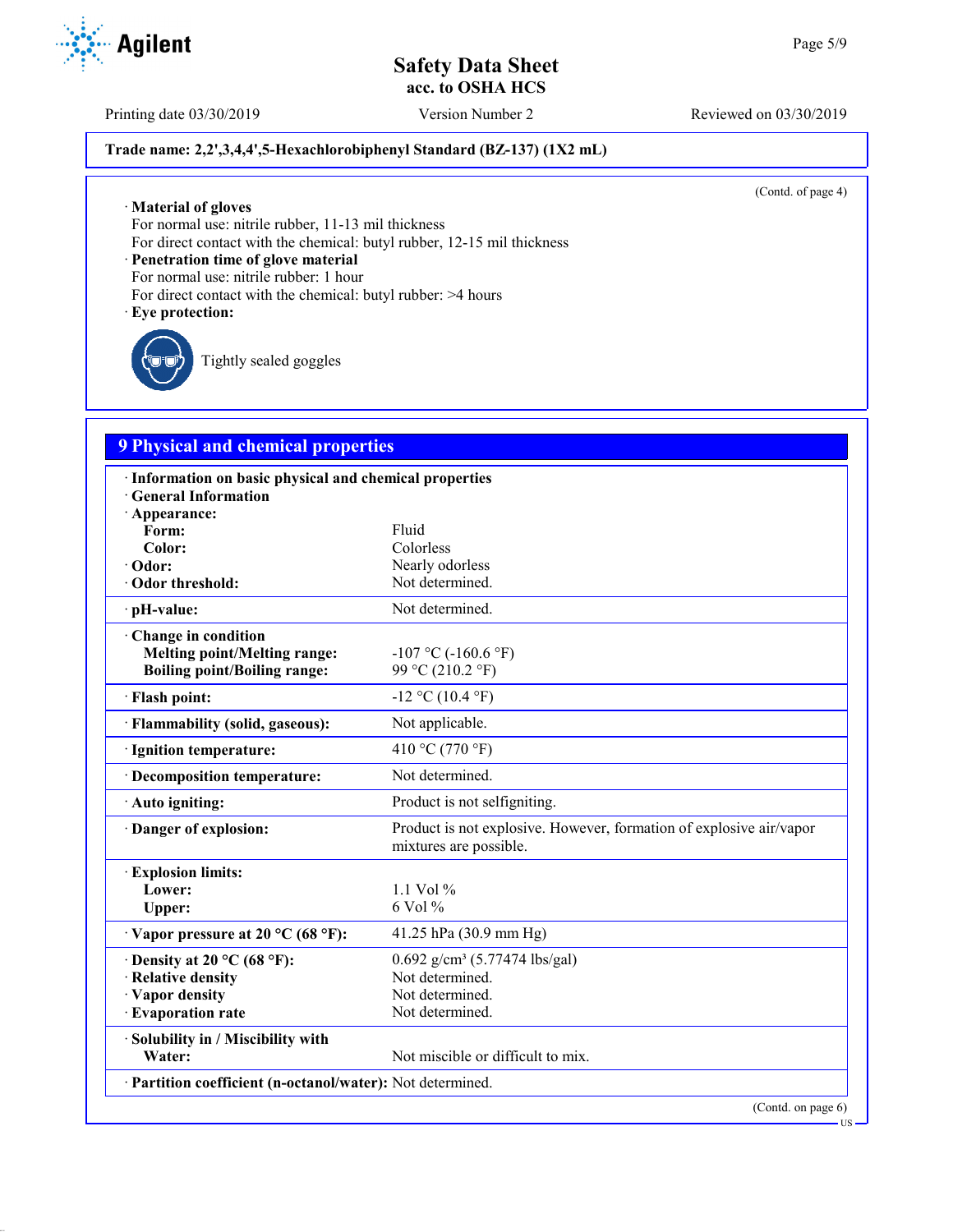

Printing date 03/30/2019 Version Number 2 Reviewed on 03/30/2019

## **Trade name: 2,2',3,4,4',5-Hexachlorobiphenyl Standard (BZ-137) (1X2 mL)**

|                                      | (Contd. of page $5$ )                      |
|--------------------------------------|--------------------------------------------|
| Viscosity:<br>Dynamic:<br>Kinematic: | Not determined.<br>Not determined.         |
| Solvent content:                     |                                            |
| <b>Organic solvents:</b>             | $100.0\%$                                  |
| <b>VOC</b> content:                  | $99.99\%$                                  |
|                                      | 999.9 g/l / 8.34 lb/gal                    |
| Other information                    | No further relevant information available. |

## **10 Stability and reactivity**

· **Reactivity** No further relevant information available.

- · **Chemical stability**
- · **Thermal decomposition / conditions to be avoided:** No decomposition if used according to specifications.
- · **Possibility of hazardous reactions** No dangerous reactions known.
- · **Conditions to avoid** No further relevant information available.
- · **Incompatible materials:** No further relevant information available.
- · **Hazardous decomposition products:** No dangerous decomposition products known.

## **11 Toxicological information**

· **Information on toxicological effects**

· **Acute toxicity:**

· **LD/LC50 values that are relevant for classification:**

## **ATE (Acute Toxicity Estimate)**

Dermal LD50  $\geq$ 2,000 mg/kg (rabbit) Inhalative  $LC50/4$  h  $>33.5$  mg/L (rat)

#### **540-84-1 2,2,4-trimethylpentane**

| Oral   | LD50 | $>5,000$ mg/kg (rat)                       |
|--------|------|--------------------------------------------|
| Dermal | LD50 | $\vert$ >2,000 mg/kg (rabbit)              |
|        |      | Inhalative LC50/4 h $\ge$ 33.52 mg/L (rat) |

## · **Primary irritant effect:**

- · **on the skin:** Irritant to skin and mucous membranes.
- · **on the eye:** No irritating effect.
- · **Sensitization:** No sensitizing effects known.
- · **Additional toxicological information:**

The product shows the following dangers according to internally approved calculation methods for preparations: Irritant

#### · **Carcinogenic categories**

## · **IARC (International Agency for Research on Cancer)**

None of the ingredients is listed.

## · **NTP (National Toxicology Program)**

None of the ingredients is listed.

(Contd. on page 7)

US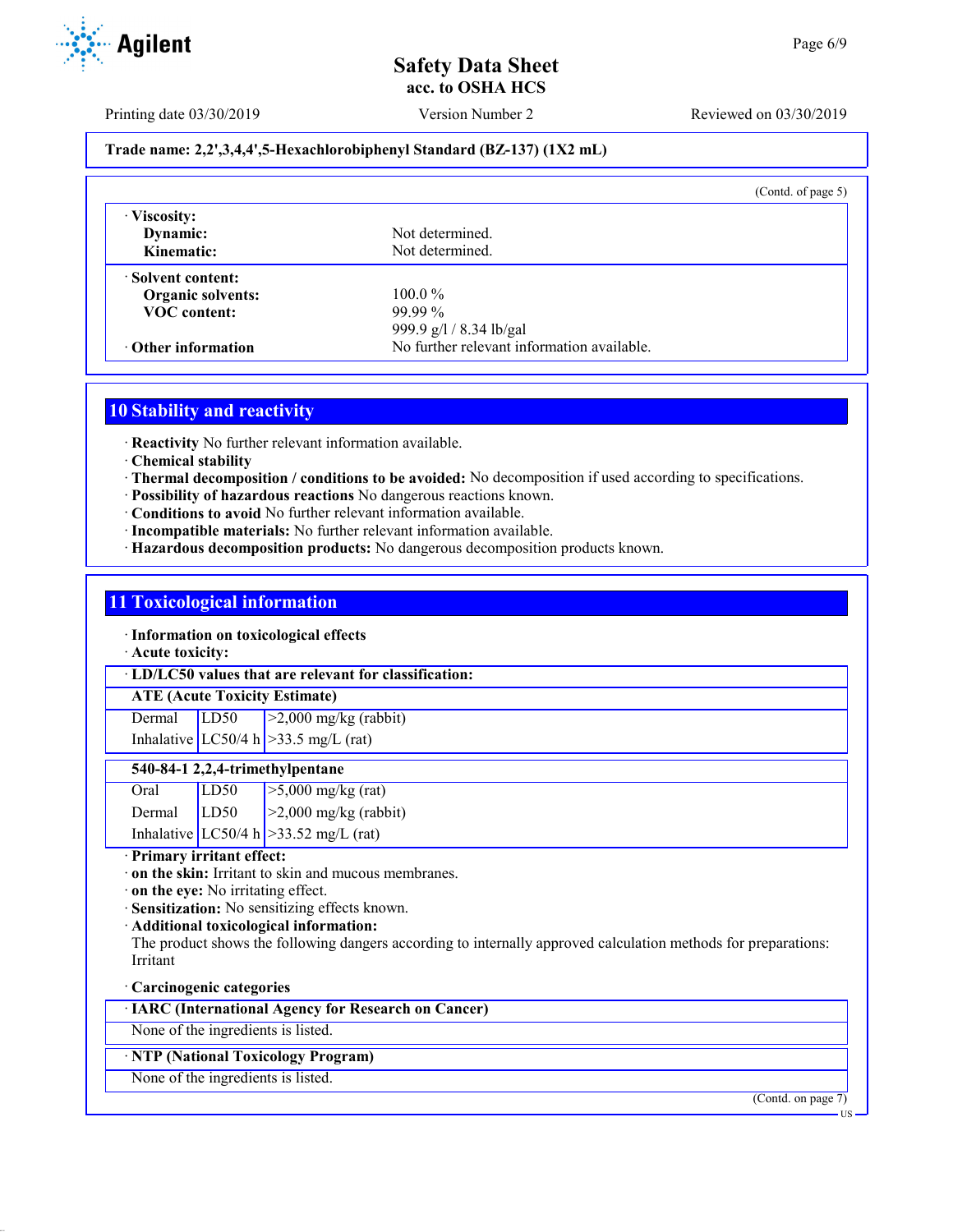Printing date 03/30/2019 Version Number 2 Reviewed on 03/30/2019

**Trade name: 2,2',3,4,4',5-Hexachlorobiphenyl Standard (BZ-137) (1X2 mL)**

(Contd. of page 6)

#### · **OSHA-Ca (Occupational Safety & Health Administration)**

None of the ingredients is listed.

## **12 Ecological information**

### · **Toxicity**

- · **Aquatic toxicity:** No further relevant information available.
- · **Persistence and degradability** No further relevant information available.
- · **Behavior in environmental systems:**
- · **Bioaccumulative potential** No further relevant information available.
- · **Mobility in soil** No further relevant information available.
- · **Additional ecological information:**

## · **General notes:**

Water hazard class 2 (Self-assessment): hazardous for water

Do not allow product to reach ground water, water course or sewage system.

Danger to drinking water if even small quantities leak into the ground.

- · **Results of PBT and vPvB assessment**
- · **PBT:** Not applicable.
- · **vPvB:** Not applicable.
- · **Other adverse effects** No further relevant information available.

## **13 Disposal considerations**

· **Waste treatment methods**

· **Recommendation:**

Must not be disposed of together with household garbage. Do not allow product to reach sewage system.

· **Uncleaned packagings:**

· **Recommendation:** Disposal must be made according to official regulations.

| <b>· UN-Number</b>         |                                   |  |
|----------------------------|-----------------------------------|--|
| DOT, IMDG, IATA            | UN1262                            |  |
| · UN proper shipping name  |                                   |  |
| $\cdot$ DOT                | Octanes mixture                   |  |
| $\cdot$ IMDG               | OCTANES mixture, MARINE POLLUTANT |  |
| $\cdot$ IATA               | <b>OCTANES</b> mixture            |  |
| Transport hazard class(es) |                                   |  |
| DOT, IATA                  |                                   |  |
|                            |                                   |  |
| · Class                    | 3 Flammable liquids               |  |

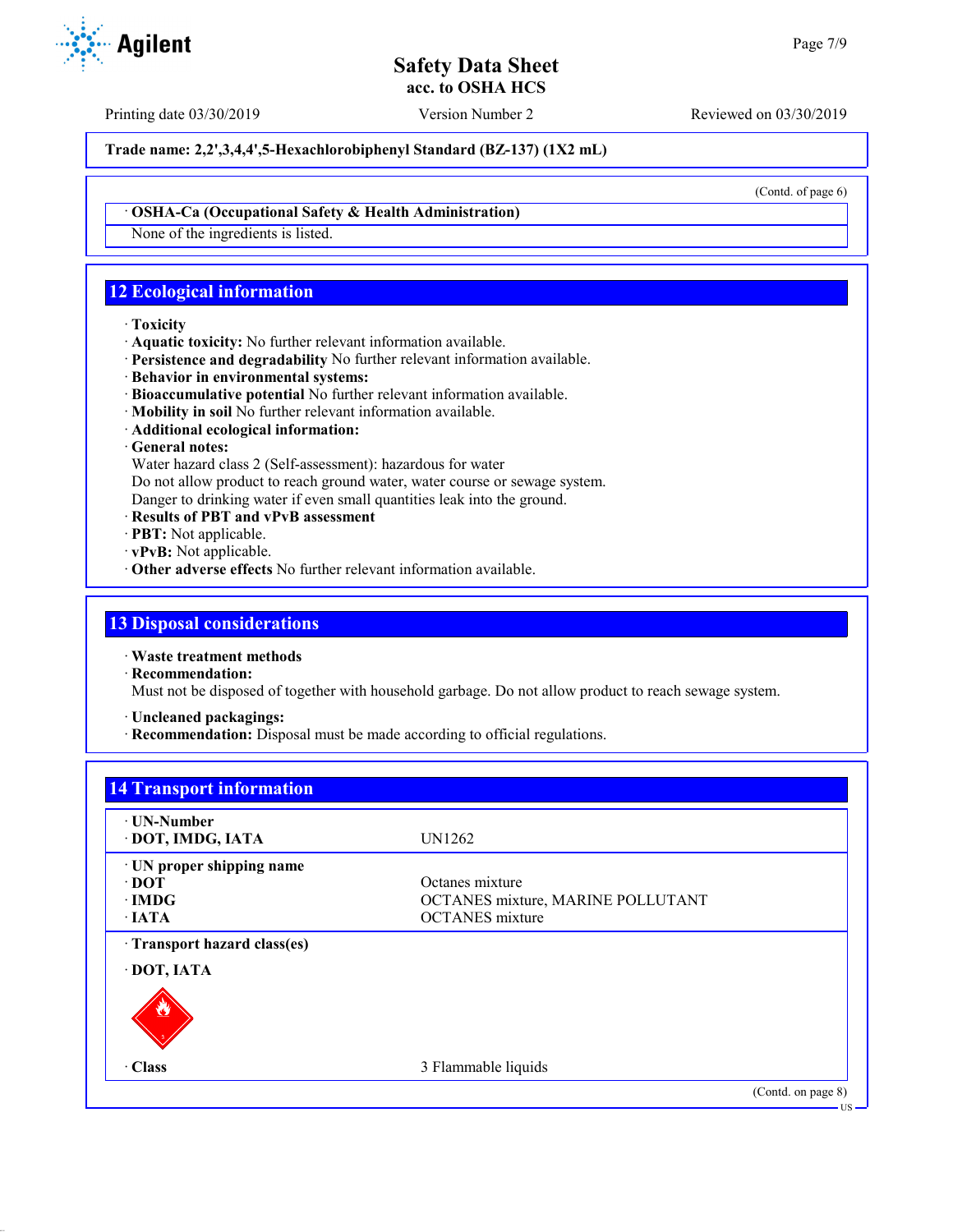Page 8/9

# Printing date 03/30/2019 Version Number 2 Reviewed on 03/30/2019 **Trade name: 2,2',3,4,4',5-Hexachlorobiphenyl Standard (BZ-137) (1X2 mL)** (Contd. of page 7) · **Label** 3 · **IMDG** · **Class** 3 Flammable liquids · **Label** 3 · **Packing group** · **DOT, IMDG, IATA** II · **Environmental hazards:** Product contains environmentally hazardous substances: 2,2,4 trimethylpentane · **Marine pollutant:** Symbol (fish and tree) · **Special precautions for user** Warning: Flammable liquids · **Danger code (Kemler):** 33  $\cdot$  **EMS Number:** · **Stowage Category** B · **Transport in bulk according to Annex II of MARPOL73/78 and the IBC Code** Not applicable. · **Transport/Additional information:** · **DOT** · **Quantity limitations** On passenger aircraft/rail: 5 L On cargo aircraft only: 60 L · **IMDG** · **Limited quantities (LQ)** 1L · **Excepted quantities (EQ)** Code: E2 Maximum net quantity per inner packaging: 30 ml Maximum net quantity per outer packaging: 500 ml · **UN "Model Regulation":** UN 1262 OCTANES MIXTURE, 3, II, ENVIRONMENTALLY HAZARDOUS

## **15 Regulatory information**

**Agilent** 

· **Safety, health and environmental regulations/legislation specific for the substance or mixture** · **Sara**

· **Section 355 (extremely hazardous substances):**

None of the ingredients is listed.

· **Section 313 (Specific toxic chemical listings):**

None of the ingredients is listed.

· **TSCA (Toxic Substances Control Act):**

540-84-1 2,2,4-trimethylpentane

(Contd. on page 9)

US